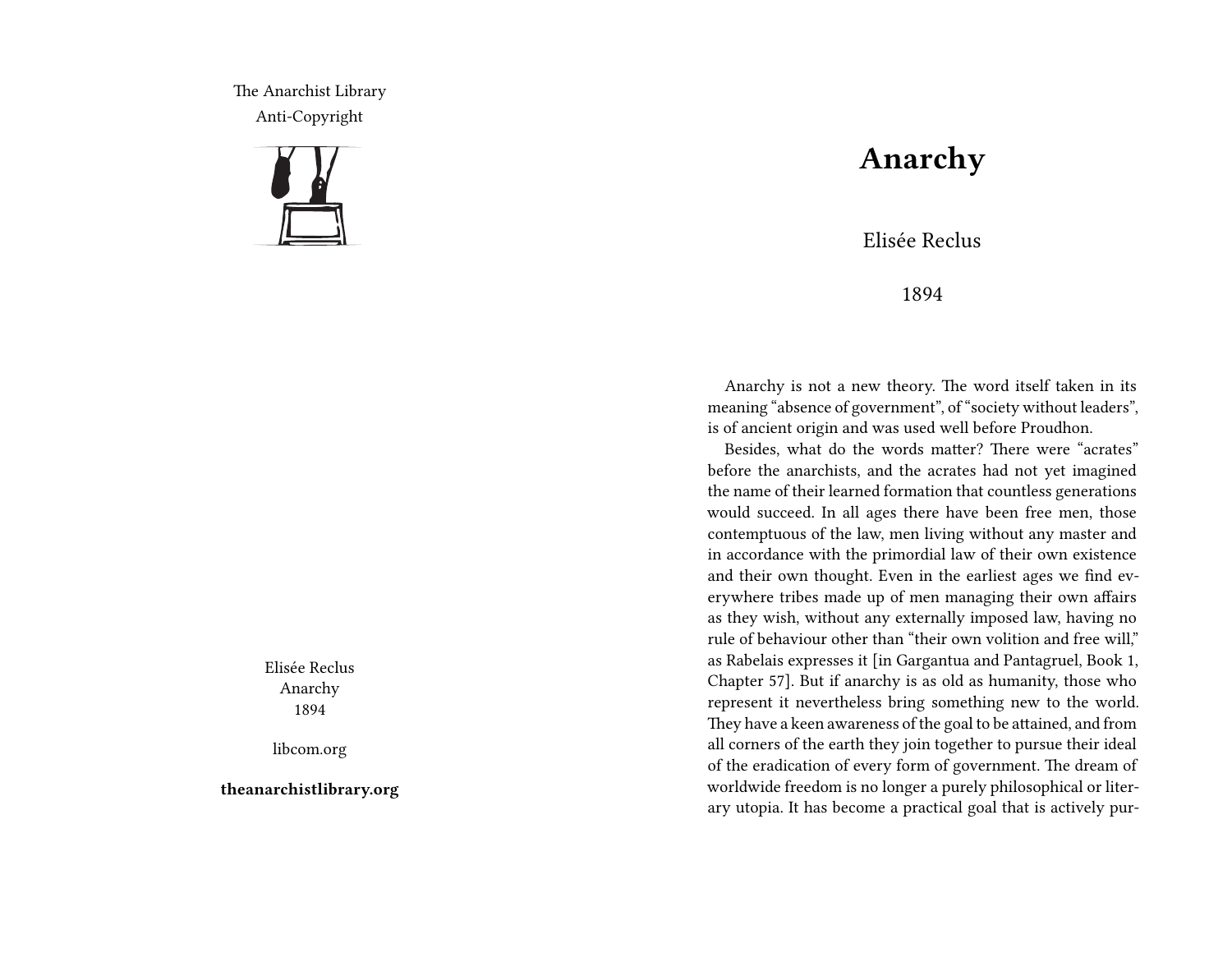sued by masses of people united in their resolute quest for the birth of a society in which there are no more masters, no more official custodians of public morals, no more jailers, torturers and executioners, no more rich or poor. Instead there will be only brothers who have their share of daily bread, who have equal rights, and who coexist in peace and heartfelt unity that comes not out of obedience to law, which is always accompanied by dreadful threats, but rather from mutual respect for the interest of all, and from the scientific study of natural laws .

No doubt, this ideal seems chimerical to many of you, but I am sure that it seems desirable to most and that you can see in the distance the ethereal image of a peaceful society where the men now reconciled will melt their swords, reshape their cannons and disarm their ships. Besides, are not you one of those who, for a long time, for thousands of years, you say, are working to build the temple of equality? You are "masons", at the end of masonry is a building of perfect proportions, where only free men enter as equals and brothers, working unceasingly to their perfection and reborn by the force of their love of this new life of justice and kindness. That's right, isn't it? You're not alone. You do not claim the monopoly of a spirit of progress and renewal. You do not even commit the injustice of forgetting your adversaries, those who curse and excommunicate you, the ardent Catholics who condemn the enemies of the Holy Church to hell, but who nevertheless prophesy the coming of an age of final peace. Francis of Assisi, Catherine of Sienna, Teresa of Avila, and many others among those of different faiths, certainly loved humanity with the most sincere love, and we owe them to count them among those who lived for an ideal of universal happiness. And now, millions and millions of socialists, at whatever school they belong, are also fighting for a future where the power of capital will be broken and men will finally be able to say "equals" without irony.

The aim of the anarchists is therefore common to them with many generous men belonging to religions, sects, and the most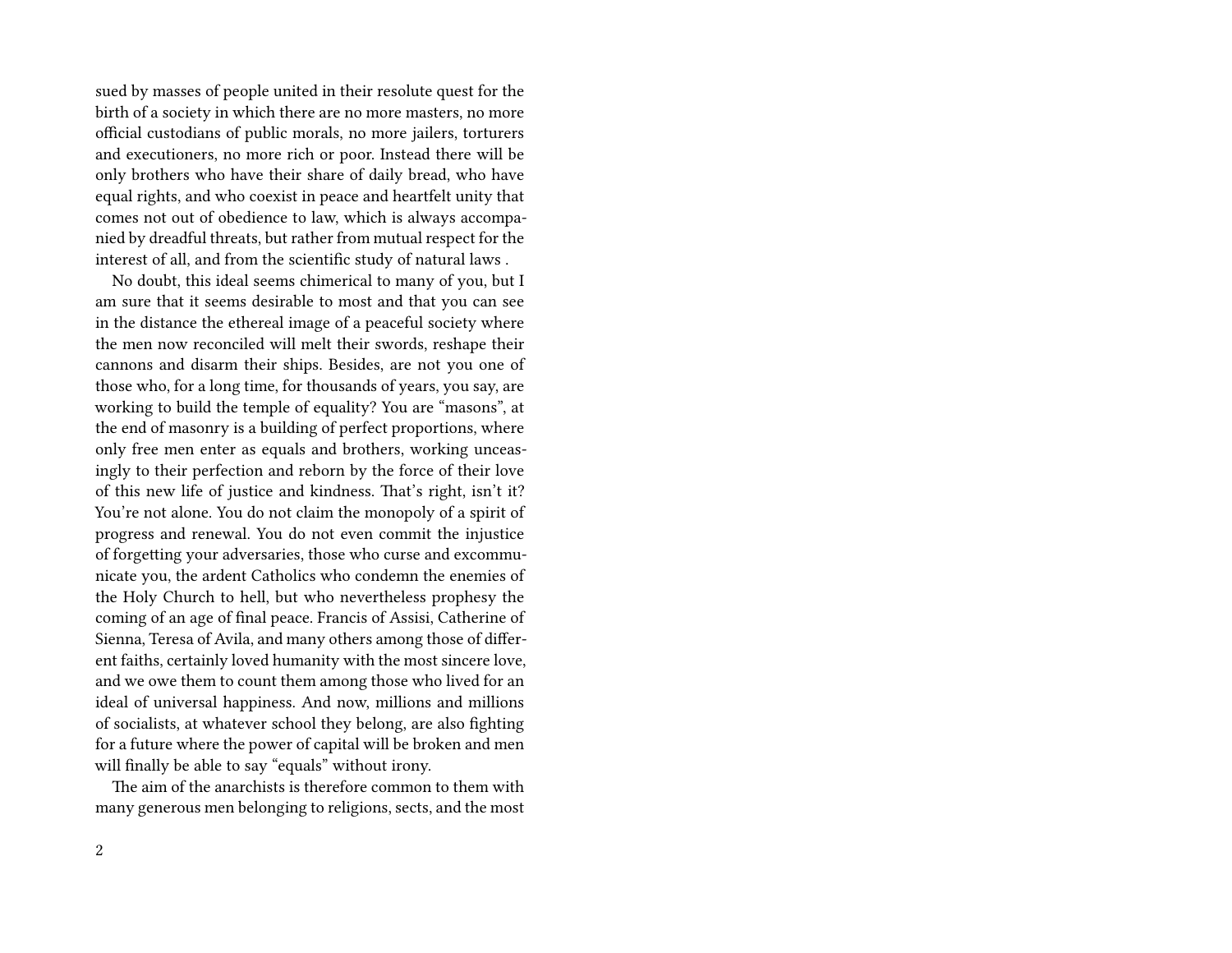diverse parties, but they are clearly distinguished by means, as their name indicates in the least doubtful manner. The conquest of power has almost always been the great preoccupation of revolutionaries, including the best intentioned of them. The prevailing system of education does not allow them to imagine a free society operating without a conventional government, and as soon as they have overthrown their hated masters, they hasten to replace them with new ones who are destined, according to the ancient maxim, to "make the people happy." Generally, no one has dared to prepare for a change of princes or dynasties without having paid homage or pledged obedience to some future sovereign. "The king is dead! Long live the king!" cried the eternally loyal subjects — even as they revolted. For many centuries this has been the unvarying course of history. "How could one possibly live without masters?" said the slaves, the spouses, the children, and the workers of the cities and countryside, as they quite deliberately placed their shoulders under the yoke, like the ox that pulls the plow. The insurgents of 1830 proclaiming "the best of the republics" in the place of a new king are well remembered, as are the Republicans of 1848, who quietly withdrew into their slums after putting in "three months of misery in the service of the provisional government". At the same time, a revolution broke out in Germany, and a popular parliament met in Frankfurt: "the old authority is a corpse" claimed one of the representatives. "Yes," replied the president, "but we are going to resurrect him, we will call new men who will regain power by the power of the nation itself."

Is not this the case for repeating the verses of Victor Hugo: "An old human instinct leads to turpitude?"

In contrast to this instinct, anarchy truly represents a new spirit. One can in no way reproach the libertarians for seeking to get rid of a government only to put themselves in its place. "Get out of the way to make room for me!" are words that they would be appalled to speak. They would condemn to shame and contempt, or at least to pity, anyone who, stung by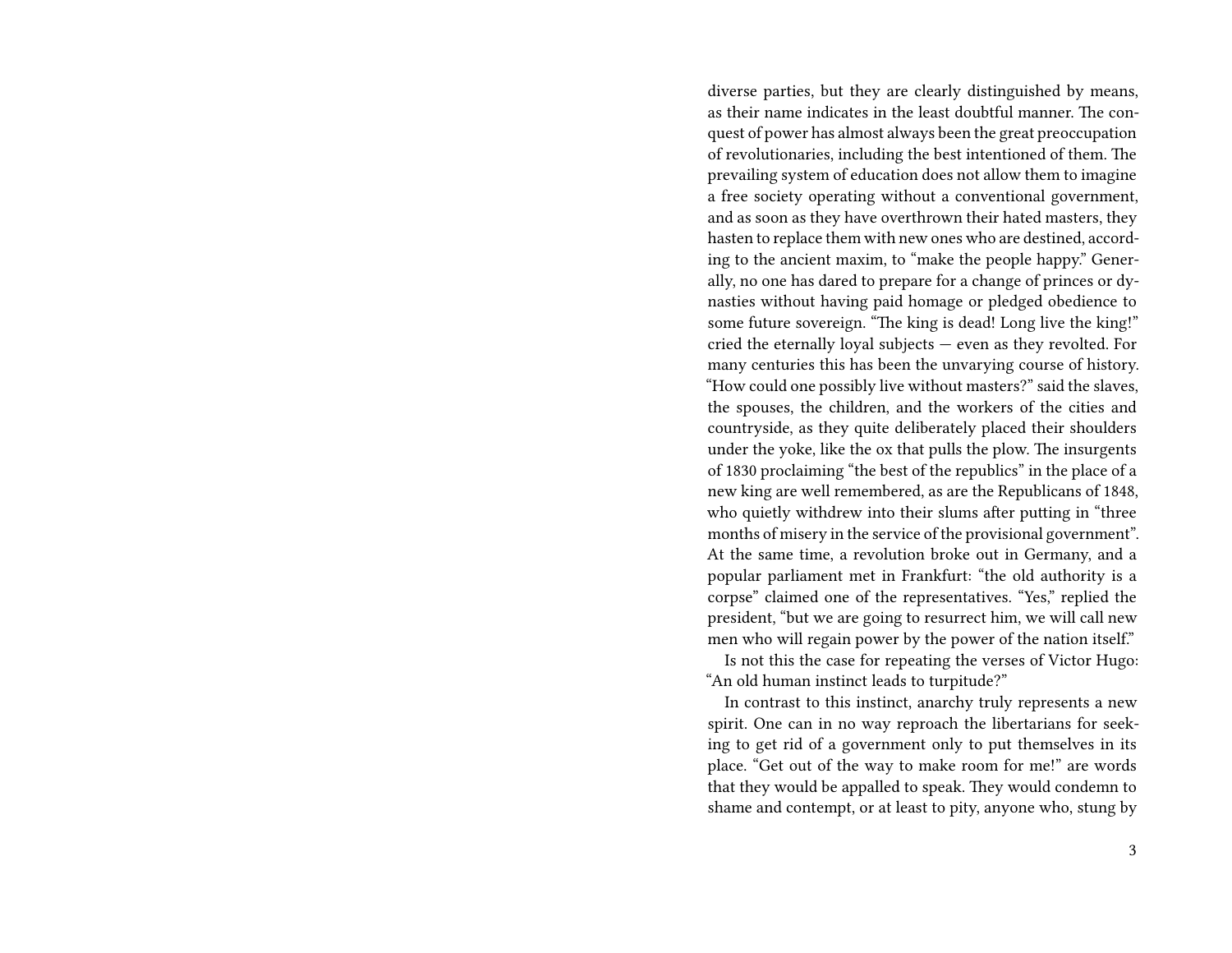the tarantula of power, aspired to an office under the pretext of "making his fellow citizens happy." Anarchists contend that the state and all that it implies are not any kind of pure essence, much less a philosophical abstraction, but rather a collection of individuals placed in a specific milieu and subjected to its influence. Those individuals are raised up above their fellow citizens in dignity, power, and preferential treatment, and are consequently compelled to think themselves superior to the common people. Yet in reality the multitude of temptations besetting them almost inevitably leads them to fall below the general level.

This is what we constantly repeat to our brothers-including all our fraternal enemies, like the state socialists- "Watch out for your leaders and representatives!". Like you they are surely motivated by the best of intentions. They fervently desire the abolition of private property and of the tyrannical state. But new relationships and conditions change them little by little. Their morality changes along with their self-interest, and, thinking themselves eternally loyal to the cause and to their constituents, they inevitably become disloyal. As repositories of power they will also make use of the instruments of power: the army, moralizers, judges, police, and informers. More than three thousand years ago the Hindu poet of the Mahabharata expressed the wisdom of the centuries on this subject: "He who rides in a chariot will never be the friend of the one who goes on foot!" Thus the anarchists have the firmest principles in this area. In their view, the conquest of power can only serve to prolong the duration of the enslavement that accompanies it. So it is not without reason that even though the term "anarchist" ultimately has only a negative connotation, it remains the one by which we are universally known. One might label us "libertarians," as many among us willingly call themselves, or even "harmonists," since we see agreement based on free will as the constituting element of the future society. But these designations fail to distinguish us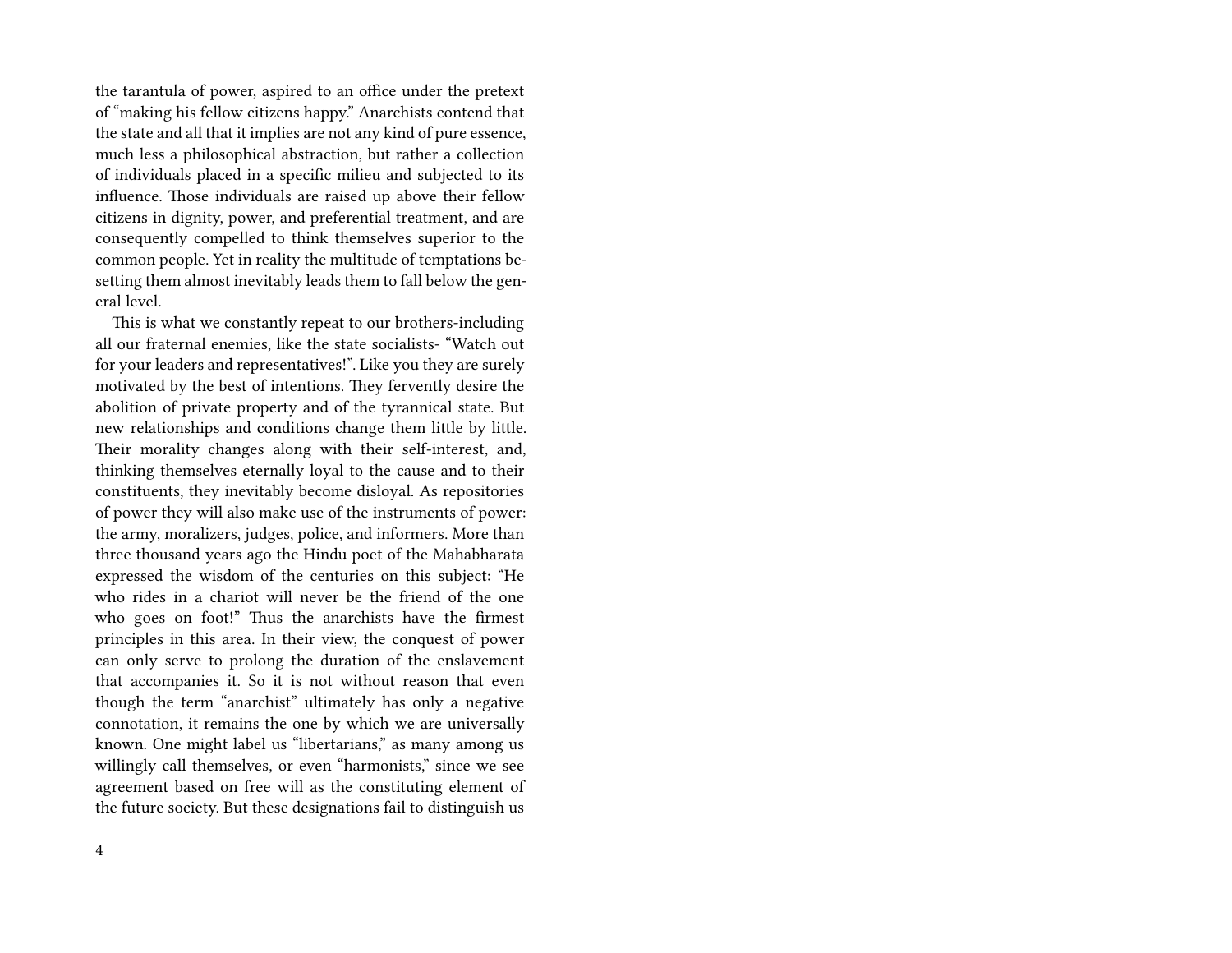fends itself, however, by arguments which are not reasons, but by the schlague, the dungeon and the scaffold.

On the other hand, those who attack him can do so in all the serenity of their conscience. No doubt the movement of transformation will bring about violence and revolution, but is this world anything other than a world of continuous violence and permanent revolution? And in the alternatives to the social war, which men will be responsible? Those who proclaim an era of justice and equality for all, without distinction of classes or individuals, or those who want to maintain separations and therefore caste hatred, those who add repressive laws to repressive laws, and who do not know how to solve questions except by infantry, cavalry and artillery! History allows us to affirm with certainty that a politics of hate always breeds hatred, fatally aggravating the general situation, or even leading to permanent ruin. How many nations perished, oppressors as well as oppressed! Will we perish in our turn?

I hope not, thanks to the anarchist thought that is emerging more and more, renewing the human initiative. Are you not, if not anarchists, at least highly nuanced anarchists? Who of you, in his soul and conscience, will say to himself the superior of his neighbor, and will not recognize in him his brother and his equal? The morality so often proclaimed here in more or less symbolic words will certainly become a reality. For we, anarchists, know that this morality of perfect justice, of liberty and equality, is indeed the true one, and we live it wholeheartedly, while our adversaries are uncertain. They are not sure of being right; Basically, they are even convinced that they are wrong, and in advance they deliver the world to us.

adequately from the socialists. It is in fact our struggle against all official power that distinguishes us most essentially. Each individuality seems to us to be the center of the universe and each has the same right to its integral development, without interference from any power that supervises, reprimands or castigates it.

You know our ideal. Now the first question that arises is this: "Is this ideal really noble and deserving the sacrifice of devoted men, along with the terrible risks that all revolutions entail after it?" Is anarchist morality pure? And in libertarian society, if it is constituted, will man be better than in a society based on the fear of power and laws? I answer with confidence and I hope that soon you will answer with me "Yes, anarchist morality is the one that best fits the modern conception of justice and goodness."

The foundation of the old morality, as you know, was nothing but dread, "trembling," as the Bible says, and as many precepts taught you in your youth. "The fear of God is the beginning of wisdom" was once the starting point of all education: society as a whole was based on terror. Men were not citizens, but subjects or flocks; the wives were servants, the children were the slaves, over whom the parents held a relic of the old right of life and death. We find everywhere, in all social relations, positions of superiority and subordination; finally, even today, the guiding principle of the state itself and of all the particular states that make it up, is hierarchy, by which is meant "holy" archy or "sacred" authority, for that is the true meaning of the word. And this sacrosanct system domination encompasses a long succession of superimposed classes in which the highest have the right to command and the lowest have the duty to obey. The official morality consists in bowing humbly to one's superiors and in proudly holding up one's head before one's subordinates. Each person must have, like Janus, two faces, with two smiles: one flattering, solicitous, and even servile, and the other haughty and nobly condescending.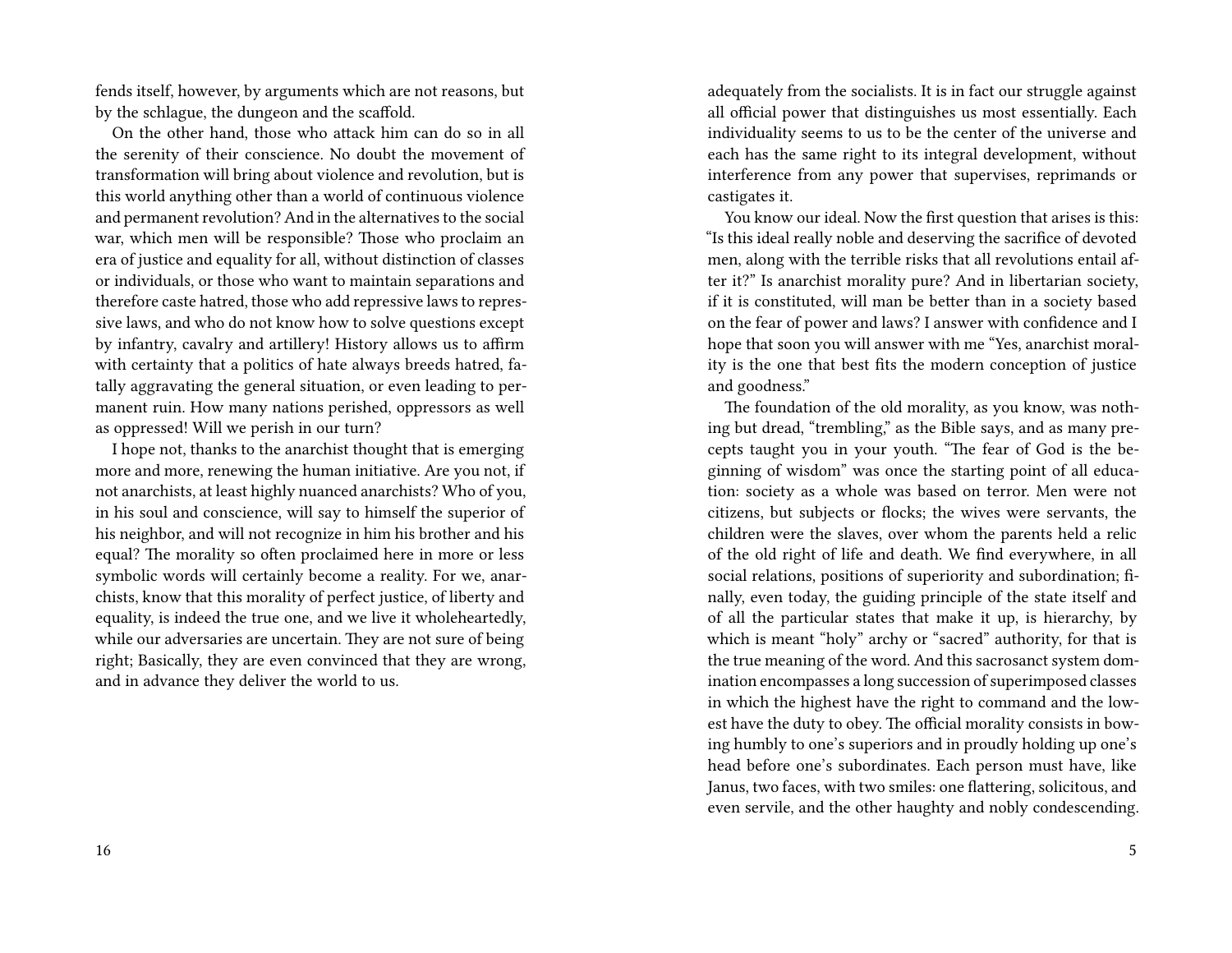The principle of authority (which is the proper name for this phenomenon) demands that the superior should never give the impression of being wrong, and that in every verbal exchange he should have the last word. But above all, his orders must be carried out. That simplifies everything: there is no more need for quibbling, explanations, hesitations, discussions, or misgivings. Things move along all by themselves, for better or worse. And if a master isn't around to command in person, one has ready-made formulas-orders, decrees, or laws handed down from absolute masters and legislators at various levels. These formulas substitute for direct orders and one can follow them without having to consider whether they are in accord with the inner voice of one's conscience.

Between equals, the task is more difficult, but also more exalted. We must search fiercely for the truth, discover our own personal duty, learn to know ourselves, engage continually in our own education, and act in ways that respect the rights and interests of our comrades. Only then can one become a truly moral being and awaken to a feeling of responsibility. Morality is not a command to which one submits, a word that one repeats, something purely external to the individual. It must become a part of one's being, the very product of one's life. This is the way that we anarchists understand morality. Are we not justified in comparing this conception favourably with the one bequeathed to us by our ancestors?

Perhaps you will give me reason? But again here, many of you will pronounce the word "chimera". Happy already, that you see at least a noble chimera, I go further, and I affirm that our ideal, our conception of morality is entirely in the logic of history, brought naturally by the evolution of humanity.

Pursued formerly by the terror of the unknown as well as by the feeling of their helplessness in the search for causes, men had created by the intensity of their desire, one or more helpful deities who represented at once their formless ideal and the fulcrum of all this mysterious world visible, and invisible, of the

repeated, but it is already showing itself in a thousand forms; blind is the man who does not know how to observe it. On the other hand, if there is a chimeric society, it is the pandemonium in which we live. You will do me justice that I have not avoided criticism, so easy with regard to the world today, as constituted by the so-called principle of authority and the fierce struggle for existence. But finally, if it is true that, according to the definition itself, a society is a group of individuals who come together and consult one another for the common good, it can not be said without ambiguity that the chaotic mass constitutes a society. According to her lawyers, — for any bad cause has hers — she would aim at perfect order by the satisfaction of the interests of all. But isn't it a laughing stock to see an orderly society in this world of European civilization, with the following continuation of tragedies inside, murders and suicides, violence and shootings, diebacks and famines, robberies, tricks and deceptions of all kinds, bankruptcies, collapses and ruins.

Who of us, coming out of this place, will see the ghosts of vice and hunger rise beside him? In our Europe, there are five million men waiting for a sign to kill other men, to burn houses and crops; another ten million men in reserve outside the barracks are bound in the thought of having to accomplish the same work of destruction; at least five million unfortunates' lives languish in prisons, sentenced to various penalties, ten million die per year of anticipated deaths, and out of 370 million men, 350, if not all, quiver in the justified anxiety of the morrow: in spite of the immensity of the social riches, who of us can affirm that a sudden reversal of fate will not take his away from him? These are facts which no one can dispute, and which should, it seems to me, inspire us all to resolutely change this state of affairs, which is full of incessant revolutions.

I once had the opportunity to talk to a senior official, drawn by the routine of life in the world of those who enact laws and sentences: "Defend your society!" — I told him. "How do you want me to defend it," he replied, "it is not defensible!" It de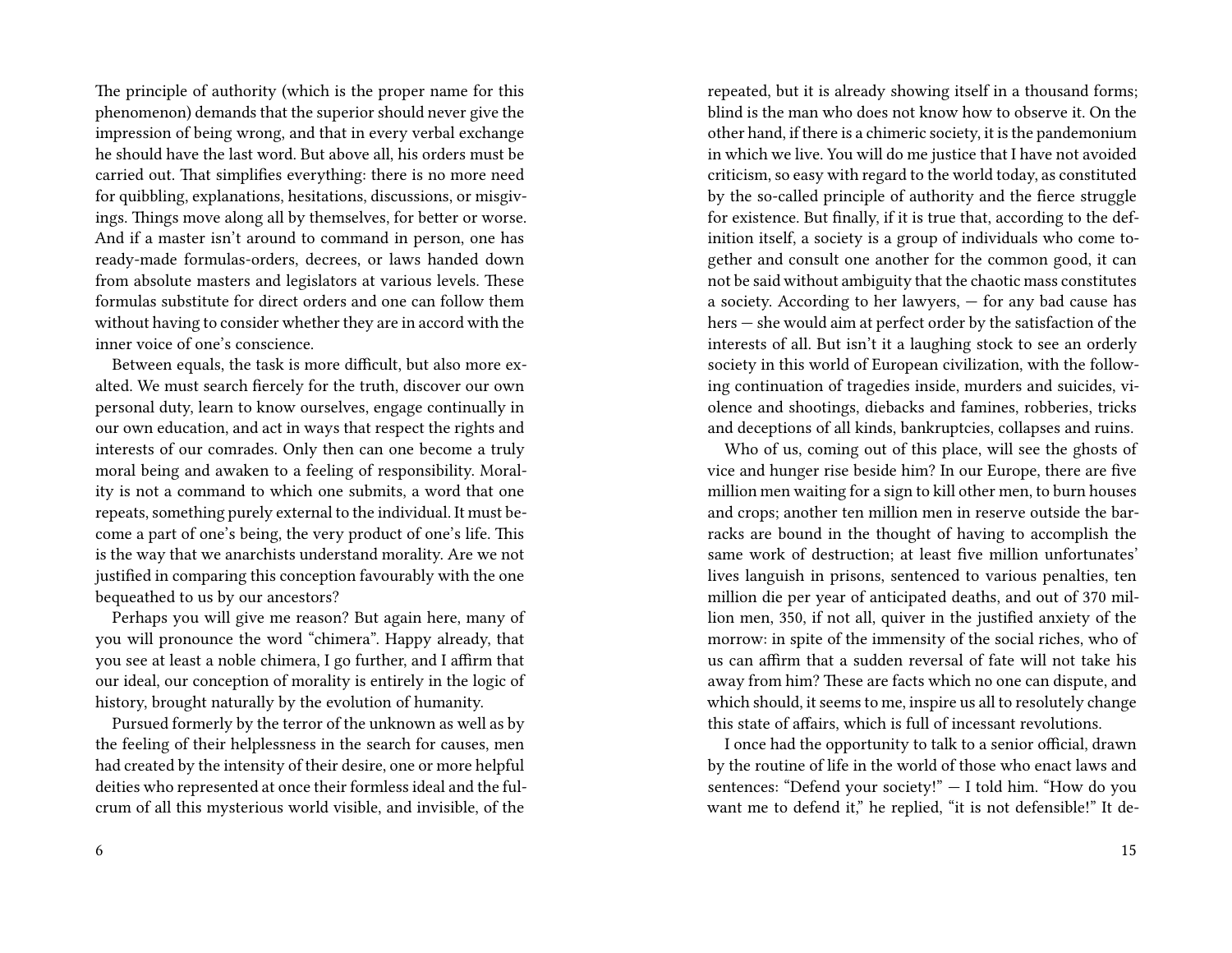mine. No doubt, I'm supposed to guide the ship, but do not you think that's just a fiction, the maps are there, and it's not me who drew them up. I was not me who dug for us the channel of the port from which we come and from the port in which we will enter. And this superb ship, barely complaining in its frames under the pressure of the waves, swaying majestically in the swell, stroking powerfully under the steam, it was not me who built it. What am I here in the presence of the great dead, inventors and scholars, our predecessors, who taught us to cross the seas? We are all comrades, the sailors are my comrades, and you also the passengers are my comrades, because it is for you that we ride these waves, and in case of peril, we count on you to help us fraternally. Our work is common, and we are in solidarity with each other!" All were silent and I gathered preciously in the treasure of my memory the words of this captain, as we did not see much.

Thus this ship, this floating world where, moreover, the punishments are unknown, carries a model republic across the ocean in spite of hierarchical chinoiserie. And this is not an isolated example. Each of you knows at least hearsay, schools where the teacher, despite the severity of the rules, still unapplied, took all students for friends and happy collaborators. Everything is planned by the competent authority to put down the little scoundrels, but their great friend does not need all this paraphernalia; he treats children as men and constantly appeals to their good will, their understanding of things, their sense of justice and all respond with joy. A tiny anarchic society, truly human, is thus constituted, although everything seems to be leagued in the surrounding world to prevent its outbreak: laws, regulations, bad examples, public immorality.

Anarchist groups thus arise incessantly, in spite of the old prejudices and the dead weight of the old manners. Our new world is all around us, as a new flora would sprout under the detritus of the ages. Not only is it not chimerical, as it is constantly

surrounding things. These ghosts of the imagination, clothed with omnipotence, also became in the eyes of men the principle of all justice and all authority: masters of heaven, they naturally had their interpreters on earth, magicians, advisers, warlords before whom they learned to prostrate themselves as before the representatives from above. It was logical, but the man lasts longer than his works, and these gods he created have constantly changed as shadows projected on the infinite. Visible first, animated by human passions, violent and formidable, they retreated little by little in an immense distance; they ended by becoming abstractions, sublime ideas, which even gave no name, and then they became confounded with the natural laws of the world; they returned to that universe they were supposed to have brought out of nothingness, and now the man finds himself alone on the earth, above which he has drawn up the colossal image of God.

The whole conception of things changes at the same time. If God dies, those who draw obedience from their titles also see their shine tarnished: they too must gradually return to the ranks, accommodate their best to the state of things. No one would find Tamerlane nowadays who would order his forty courtiers to throw themselves off a tower, sure that, in the twinkling of an eye, he would see the forty bloody and broken corpses. The freedom to think of all men as anarchists without knowing it. Who does not reserve a little corner of the brain now to think? Now, this is precisely the crime of crimes, sin par excellence, symbolized by the fruit of the tree which revealed to men the knowledge of good and evil. Hence the hatred of science which the Church always professed. Hence the fury that Napoleon, a modern Tamerlane, always had for the "ideologues".

But the ideologues have come. They blew on the illusions of yesteryear as on a mist, starting all the scientific work again by observation and experience. One of them, a nihilist before our time, an anarchist at least in words, began by making a "clean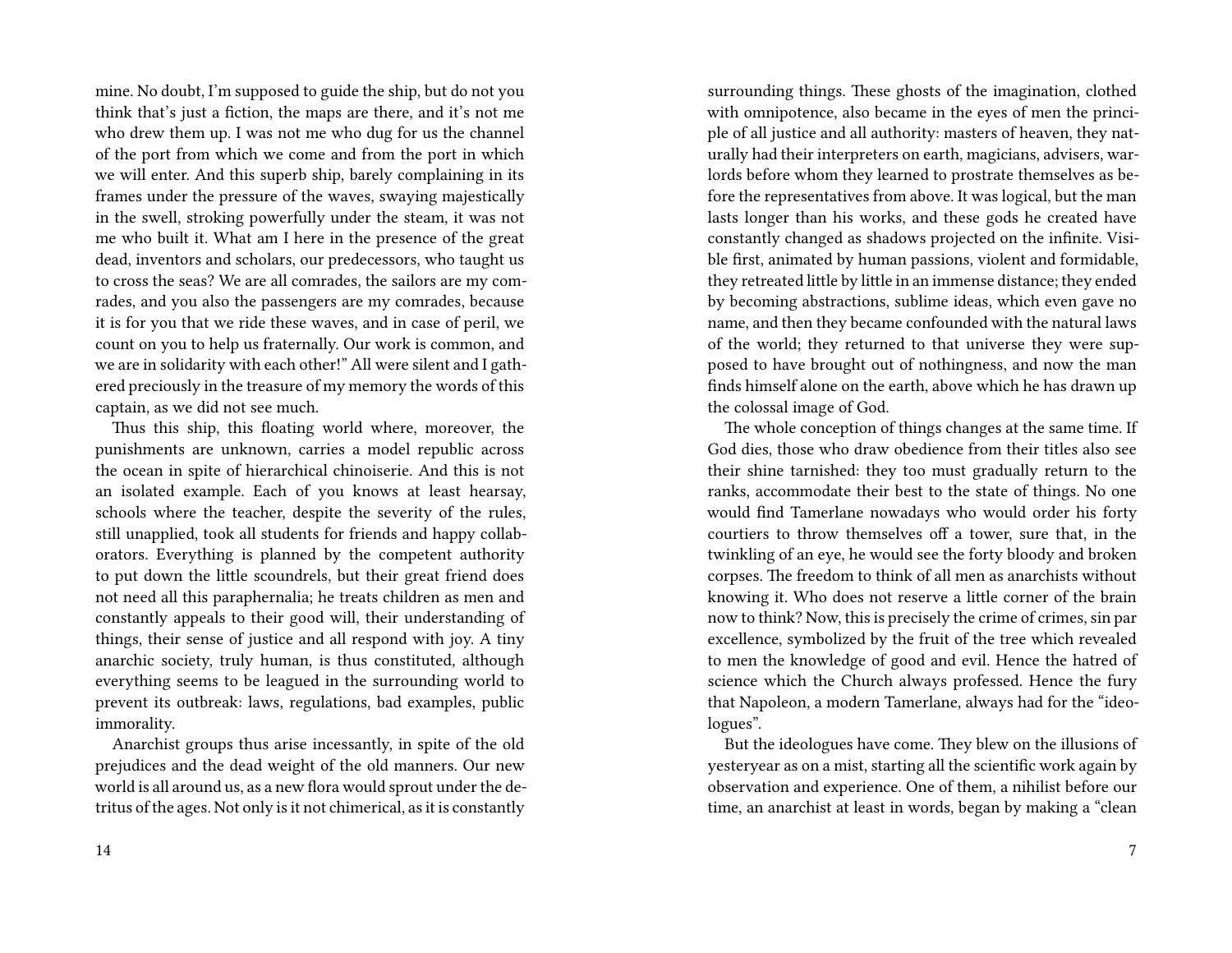slate" of all he had learned. There is now hardly any scholar, no literary man, who professes to be himself his own master and model, the original thinker of his thought, the moralist of his morals. "If you want to be enlightened, enlighten yourself!" Goethe said. And do not artists seek to make nature as they see it, as they feel it and understand it? It is usually there, it is true, what could be called an "aristocratic anarchy," claiming liberty only for the chosen people of the Musantes, rather than for the engravers of Parnassus. Each of them wants to think freely, to seek at will his ideal in the infinite while saying that "a religion for the people!" is necessary, he wants to live as an independent man but insists "obedience is made for women"; he wants to create original works, but "the mob from below" must remain enslaved as a machine to the ignoble functioning by the division of labor! However, these aristocrats of taste and thought no longer have the strength to close the great lock through which the current flows. If science, literature and art have become anarchists, if all progress, all new forms of beauty are due to the flourishing of free thought, this thought is also working in the depths of society and now it is no longer possible to contain it. It's too late to stop the flood.

Is the diminution of respect not the phenomenon par excellence of contemporary society? I once saw in England crowds rushing by the thousands to beg from the empty plate of a great lord. I will not see him now. In India, the pariahs devoutly stopped at the hundred and fifteen regulations that separated them from the proud Brahmin: since the rushes in the stations, there is nothing between them but the closing wall of a waiting room. Examples of baseness and vile reptilation are not lacking in the world, but there is progress in the direction of equality. Before showing respect, one sometimes wonders if the man or the institution are really respectable. We study the value of individuals, the importance of works. Faith in greatness has disappeared; now, where faith no longer exists, institutions dismorality and practice are the rule even in bourgeois gatherings where they might seem to be entirely absent. Imagine a party in the countryside at which some participant, whether the host or one of the guests, would put on airs of superiority, order people around, or impose his whims rudely on everyone! Wouldn't this completely destroy all the pleasure and joy of the occasion? True geniality can only exist between those who are free and equal, between those who can enjoy themselves in whatever way suits them best, in separate groups if they wish, or drawing closer to one another and intermingling as they please, for the hours spent in this way are the most agreeable ones.

Here I would allow myself to tell you a personal memory. We were sailing on one of these modern boats that splits the waves superbly with the speed of fifteen to twenty knots per hour, and which draws a straight line from continent to continent despite wind and tide. The air was calm, the evening was mild and the stars were lighting up one by one in the black sky. They were talking at the quarterdeck, and what could be talked about except this eternal social question which grips us, which seizes us by the throat like Oedipus's sphinge. The reactionary of the group was pressed by his interlocutors, all more or less socialists. He suddenly turned towards the captain, the chief, the master, hoping to find in him a born defender of the good principles: "You keep order here! Is not your power sacred, what would become of the ship, directed by your constant will, if you do not? " — "Naïve man that you are," answered the captain, "between us, I can tell you that ordinarily I am absolutely useless. The man at the helm keeps the ship in its straight line, in a few minutes another pilot will succeed him, then others will follow regularly, without my intervention, the usual way. Lower drivers and mechanics work without my help, without my opinion, and better than if I interfere to give them advice. And all these sailors, these sailors also know what work they have to do, and, on occasion, I have only to reconcile my small share of work with theirs, more painful though less paid than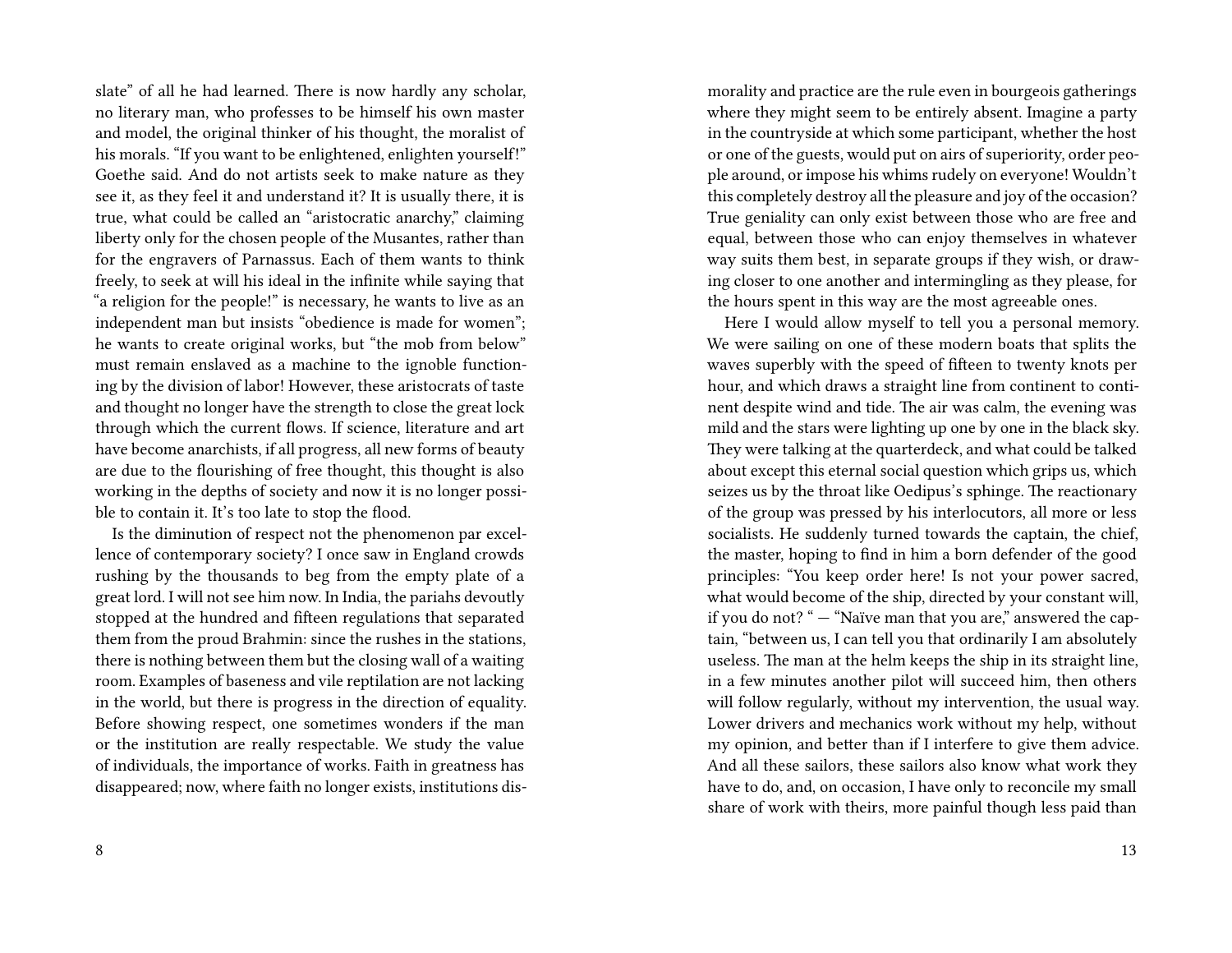Gaiileo, while locked away in the prisons of the Inquisition, could only murmur secretly, "Still, it moves!" But thanks to the revolutions and the fury of free thought, we can today cry from the housetops and in the public squares, "The world moves, and it will continue to move!"

In addition to this great movement that gradually transforms all of society in the direction of free thought, free morality and freedom of action, in short, toward the essentials of anarchy, there has also existed a history of direct social experimentation that has manifested itself in the founding of libertarian and communitarian colonies: these are all small attempts that can be compared to the laboratory experiments of chemists and engineers. These efforts to create model communities all have the major failing of being created outside the normal conditions of life, that is to say, far from the cities where people intermingle, where ideas spring up, and where intellects are reinvigorated. And yet we can cite many of these companies that have succeeded, among others that of the "Young Icaria" transformation of the colony of Cabet, founded half a century ago on the principles of an authoritarian communism: With more migration, the group of communaries became purely anarchist, now living a modest existence in the state of Iowa, near the Desmoines River.

But where anarchist practice really triumphs is in the course of everyday life among common people who would not be able to endure their dreadful struggle for existence if they did not engage in spontaneous mutual aid, putting aside differences and conflicts of interest. When one of them falls ill, other poor people take in his children, feeding them, sharing the meager sustenance of the week, seeking to make ends meet by doubling their hours of work. A sort of communism is instituted among neighbours through lending, in which there is a constant coming and going of household implements and provisions. Poverty unites the unfortunate in a fraternal league. Together they are hungry; together they are satisfied. Anarchist

12

appear in their turn. The suppression of the state is naturally implied in the extinction of respect.

This rebellious criticism to which the state is subjected is also exercised against all social institutions. The people no longer believe in the holy origin of private property, produced, economists told us — we dare not repeat it now — by the personal work of the proprietors; he is not unaware that his individual labor never creates millions upon millions, and that this monstrous enrichment is always the consequence of a false social state, attributing to one the product of the labor of thousands of others; he will always respect the bread that the worker has won hard, the hut he has built with his own hands, the garden he has planted, but he will certainly lose respect for the thousand fictional properties represented by the papers of all kinds contained in the banks. The day will come, I do not doubt, where it will quietly regain possession of all the products of common labor, mines and estates, factories and castles, railways, ships and cargoes. When the masses, this "vile" mass by its own ignorance and cowardice will suffer the fatal consequence, ceasing to deserve the qualifier by which they were insulted, when they know in all certainty that the hoarding of this immense asset rests only on a chirographic fiction, on faith in blue paperwork, the current social state will be well threatened! In the presence of these profound, irresistible evolutions, which are made in all human brains, how stupid, how meaningless will these furious clamours that we launch against the capitalists appear to our descendants! What will matter of the foul words dumped by a press forced to pay its subsidies in good prose, what would matter even of the insults honestly uttered against us by these "holy but simple" devotees who carried wood to the pyre of Jan Huss! The movement that carries us away is not the act of mere fanatics, or poor dreamers, it is the movement of society as a whole. It is necessitated by the march of thought, now fatal, inescapable, like the rolling of the Earth and the Heavens.